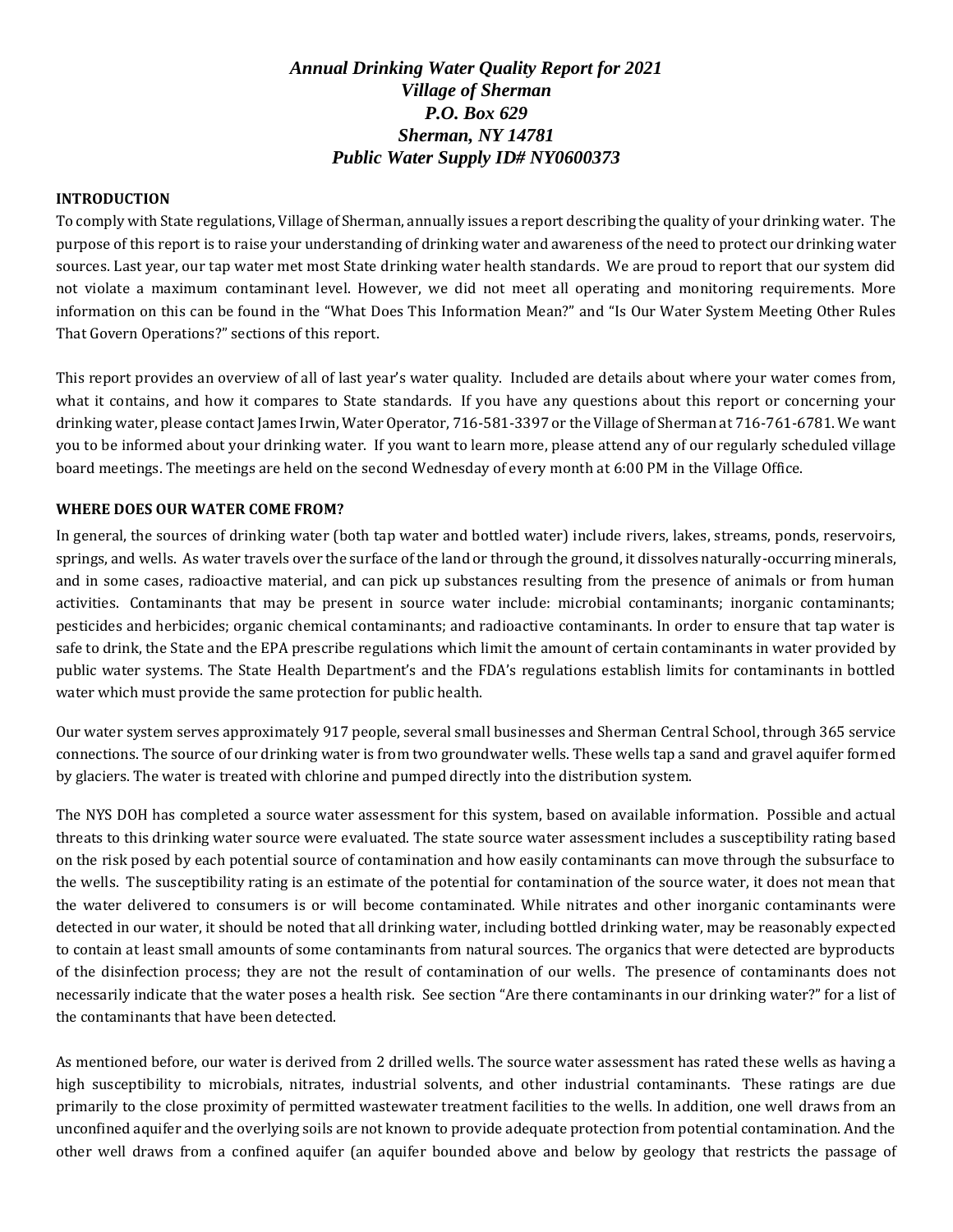groundwater), the aquifer recharge area (the section of land that receives precipitation and allows it to infiltrate into the aquifer) is considered vulnerable to potential sources of contamination.

While the source water assessment rates our wells as being susceptible to microbials, please note that our water is disinfected to ensure that that the finished water delivered into your home meets New York State's drinking water standards for microbial contamination.

# **ARE THERE CONTAMINANTS IN OUR DRINKING WATER?**

As the State regulations require, we routinely test your drinking water for numerous contaminants. These contaminants include: total coliform, inorganic compounds, nitrate, nitrite, lead and copper, volatile organic compounds, and synthetic organic compounds. The table presented below depicts which compounds were detected in your drinking water. The State allows us to test for some contaminants less than once per year because the concentrations of these contaminants do not change frequently. Some of our data, though representative, are more than one year old.

It should be noted that all drinking water, including bottled drinking water, may be reasonably expected to contain at least small amounts of some contaminants. The presence of contaminants does not necessarily indicate that water poses a health risk. More information about contaminants and potential health effects can be obtained by calling the EPA's Safe Drinking Water Hotline (800-426-4791) or the Chautauqua County Health Department at 716-753-4481.

| TABLE OF DETECTED CONTAMINANTS                         |                  |                   |                                |                          |                                 |             |                                                                                                                                                                   |  |  |  |  |
|--------------------------------------------------------|------------------|-------------------|--------------------------------|--------------------------|---------------------------------|-------------|-------------------------------------------------------------------------------------------------------------------------------------------------------------------|--|--|--|--|
| Contaminant                                            | <b>Violation</b> | Date of<br>Sample | Level<br><b>Detected</b>       | Unit<br>Measure-<br>ment | Regulatory<br>Limit<br>(MCL/AL) | <b>MCLG</b> | <b>Likely Source of Contamination</b>                                                                                                                             |  |  |  |  |
| <b>INORGANICS CONTAMINANTS</b>                         |                  |                   |                                |                          |                                 |             |                                                                                                                                                                   |  |  |  |  |
| Leaf(1)                                                | <b>No</b>        | 9/26/19           | 2.8<br>Range=<br><b>ND-4.0</b> | uq/l                     | 15 (AL)                         | 0           | Corrosion of household plumbing systems; Erosion<br>of natural deposits                                                                                           |  |  |  |  |
| Copper(2)                                              | <b>No</b>        | 9/26/19           | 0.166<br>Range=<br>0.024-0.367 | mg/l                     | 1.3 (AL)                        | 1.3         | Corrosion of household plumbing systems; Erosion<br>of natural deposits; leaching from wood<br>preservatives.                                                     |  |  |  |  |
| <b>Barium</b>                                          | No               | 6/7/21            | 0.082                          | mg/l                     | $2$ (MCL)                       | 2           | Discharge of drilling wastes; Discharge from metal<br>refineries; Erosion of natural deposits.                                                                    |  |  |  |  |
| Nitrate<br>(Well 1)                                    | No               | 2/23/21           | 1.2                            | mg/l                     | 10(MCL)                         | 10          | Runoff from fertilizer use; Leaching from septic<br>tanks, sewage; Erosion of natural deposits.                                                                   |  |  |  |  |
| Nitrate<br>(Well 2)                                    | <b>No</b>        | 2/25/21           | 1.6                            | mg/l                     | 10(MCL)                         | 10          | Runoff from fertilizer use; Leaching from septic<br>tanks, sewage; Erosion of natural deposits.                                                                   |  |  |  |  |
| RADIOLOGICAL CONTAMINANTS                              |                  |                   |                                |                          |                                 |             |                                                                                                                                                                   |  |  |  |  |
| Gross Beta                                             | <b>No</b>        | 8/9/16            | 2.10                           | Pci/l                    | 50 (MCL)                        | 0           | Decay of natural deposits and man-made<br>emissions.                                                                                                              |  |  |  |  |
| <b>STAGE 2 DISINFECTION BYPRODUCTS (173 West Main)</b> |                  |                   |                                |                          |                                 |             |                                                                                                                                                                   |  |  |  |  |
| Total<br>Trihalomethanes                               | <b>No</b>        | 8/31/17           | 18.3                           | uq/l                     | 80 (MCL)                        | N/A         | By-product of drinking water chlorination needed to<br>kill harmful organisms. TTHMs are formed when<br>source water contains large amounts of organic<br>matter. |  |  |  |  |
| Total Haloacetic No<br>Acids                           |                  | 8/31/17           | 5.25                           | uq/l                     | 60 (MCL)                        | N/A         | By-product of drinking water disinfection needed to<br>kill harmful organisms.                                                                                    |  |  |  |  |
| <b>STAGE 2 DISINFECTION BYPRODUCTS (118 Kendrick)</b>  |                  |                   |                                |                          |                                 |             |                                                                                                                                                                   |  |  |  |  |
| Total<br>Trihalomethanes                               | <b>No</b>        | 8/31/17           | 33.9                           | uq/l                     | 80 (MCL)                        | N/A         | By-product of drinking water chlorination needed to<br>kill harmful organisms. TTHMs are formed when<br>source water contains large amounts of organic<br>matter. |  |  |  |  |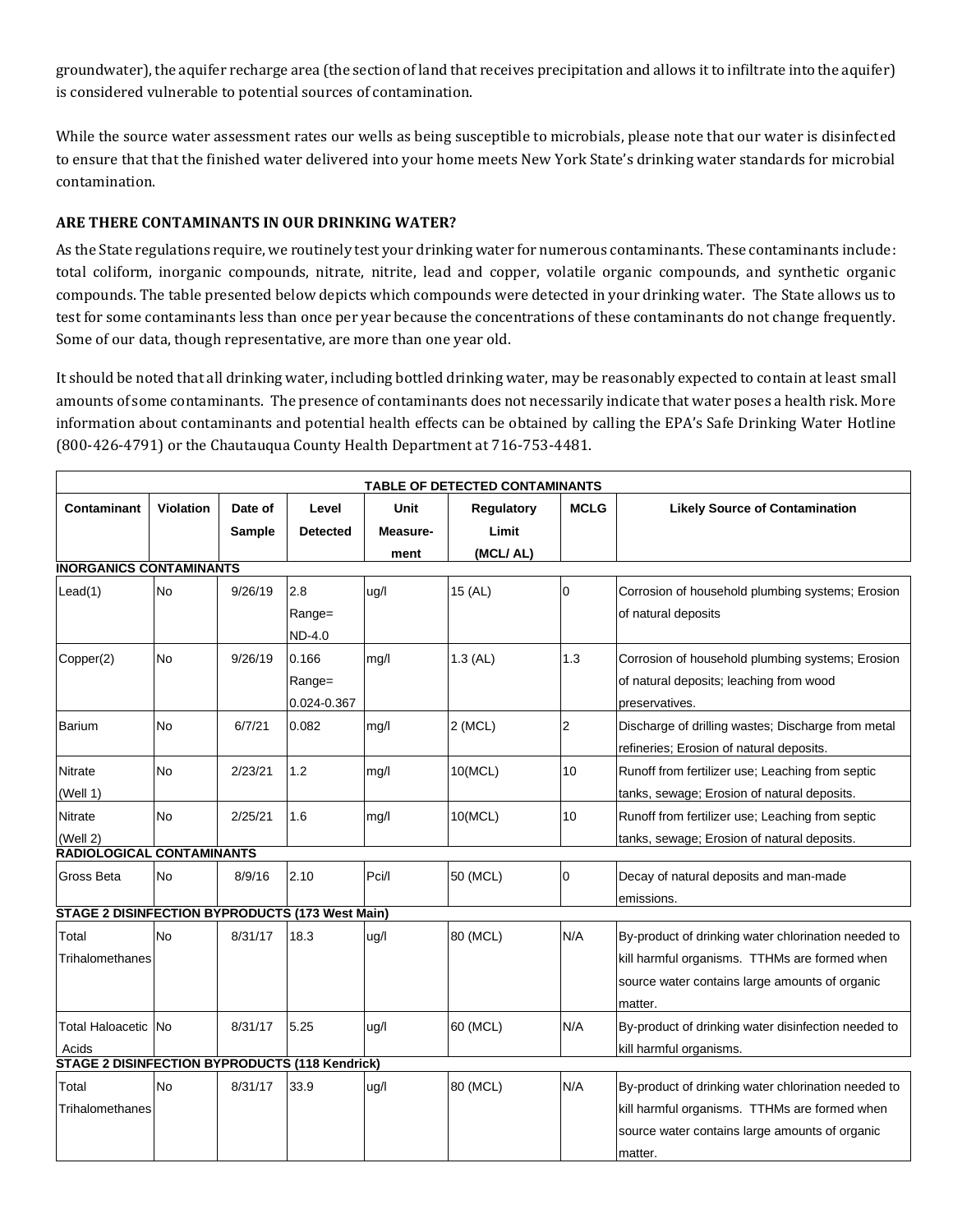| Total Haloacetic No<br>Acids |     | 8/31/17 | 7.61                | ug/l | 60 (MCL) | N/A | By-product of drinking water disinfection needed to<br>kill harmful organisms. |  |  |  |  |
|------------------------------|-----|---------|---------------------|------|----------|-----|--------------------------------------------------------------------------------|--|--|--|--|
| <b>DISINFECTION</b>          |     |         |                     |      |          |     |                                                                                |  |  |  |  |
| Chlorine                     | Yes | Daily   | $Avg = 0.404$  mg/l |      | 4 (MCL)  | N/A | Water additive used to control microbes                                        |  |  |  |  |
| residual                     |     | (2021)  | Range=              |      |          |     |                                                                                |  |  |  |  |
|                              |     |         | $0.03 - 1.14$       |      |          |     |                                                                                |  |  |  |  |

#### **Notes:**

1- The level presented represents the 90th percentile of the 10 sites tested. A percentile is a value on a scale of 100 that indicates the percent of a distribution that is equal to or below it. The 90th percentile is equal to or greater than 90% of the Lead values detected at your water system. In this case 10 samples were collected at your water system and the 90th percentile value was calculated to be the second highest value at 2.8 ug/l. The action level for Lead was not exceeded at any of the sites tested.

2-The level presented represents the 90th percentile of the 20 samples collected. 10 copper samples were collected at your water system and once again the 90th percentile was calculated to be the third highest value at 0.166 mg/l. The action level for Copper was not exceeded at any of the sites tested.

## **Definitions:**

**Maximum Contaminant Level**(MCL): The highest level of a contaminant that is allowed in drinking water. MCLs are set as close to the MCLGs as feasible.

**Maximum Contaminant Level Goal** (MCLG): The level of a contaminant in drinking water below which there is no known or expected risk to health. MCLGs allow for a margin of safety.

**Maximum Residual Disinfectant Level** (MRDL): The highest level of a disinfectant allowed in drinking water. There is convincing evidence that addition of a disinfectant is necessary for control of microbial contaminants.

**Maximum Residual Disinfectant Level Goal** (MRDLG): The level of a drinking water disinfectant below which there is no known or expected risk to health. MRDLGs do not reflect the benefits of the use of disinfectants to control microbial contamination.

**Action Level** (AL): The concentration of a contaminant which, if exceeded, triggers treatment or other requirements which a water system must follow.

**Treatment Technique** (TT): A required process intended to reduce the level of a contaminant in drinking water.

**Non-Detects** (ND): Laboratory analysis indicates that the constituent is not present.

**Nephelometric Turbidity Unit** (NTU): A measure of the clarity of water. Turbidity in excess of 5 NTU is just noticeable to the average person. **Milligrams per liter** (mg/l): Corresponds to one part of liquid in one million parts of liquid (parts per million - ppm).

**Micrograms per liter** (ug/l): Corresponds to one part of liquid in one billion parts of liquid (parts per billion - ppb).

# **WHAT DOES THIS INFORMATION MEAN?**

As you can see by the table, our system had no violations. We have learned through our testing that some contaminants have been detected; however, these contaminants were detected below the level allowed by the State. Lead and copper were detected within the system but of 20 samples collected none were found exceeding the action levels. We are however required to present the following information on Lead in drinking water:

If present, elevated levels of lead can cause serious health problems, especially for pregnant women, infants, and young children. It is possible that lead levels at your home may be higher than at other homes in the community as a result of materials used in your home's plumbing. The Village of Sherman is responsible for providing high quality drinking water but cannot control the variety of materials used in plumbing components. When your water has been sitting for several hours, you can minimize the potential for lead exposure by flushing your tap for 30 seconds to 2 minutes before using water for drinking or cooking. If you are concerned about lead in your water, you may wish to have your water tested. Information on lead in drinking water, testing methods, and steps you can take to minimize exposure is available from the **Safe Drinking Water Hotline (1-800-426-4791) or at http:www.epa.gov/safewater/lead.**

The NYSDOH has a free lead testing program – for more information go to: [https://www.health.ny.gov/environmental/water/drinking/lead/free\\_lead\\_testing\\_pilot\\_program](https://www.health.ny.gov/environmental/water/drinking/lead/free_lead_testing_pilot_program)